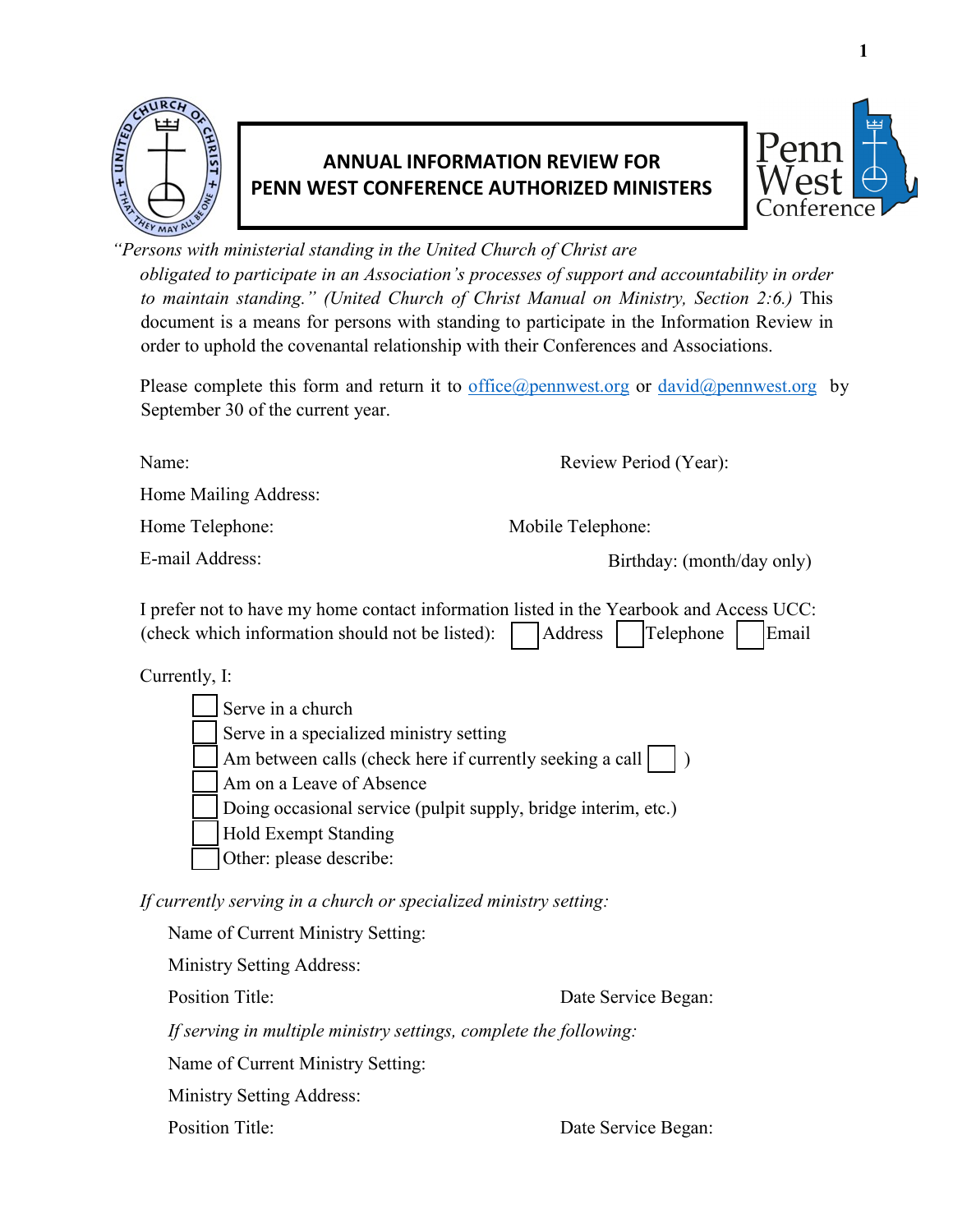My local membership is with:

(Name of Local Church, City, State)

I hold ministerial standing in:

(Association and Conference)



I have a three-way covenant I have a four-way covenant

Ministerial Standing/Status: (check all applicable below)

Year Authorized in the UCC: Date of Last Renewal (if applicable)



Ordained Ministerial Standing in the UCC

Ordained Ministerial Partner Standing (Disciples of Christ or The United Church of Canada): DOC Region or UC Canada Presbytery where standing is also held:

Dual Standing: denomination where standing is held:

I currently have additional ecclesial standing or official ecclesial recognition in another body beside the United Church of Christ that is not otherwise noted on this form:

Congregational Christian

Lay Ministerial Standing

- Privilege of Call
- Member in Discernment
- Exempt Standing
- Standing Suspended

Other: (please share)

I have been granted Ecclesiastical Endorsement as a Chaplain by the following professional organization or branch of the military:

*Please check any of the following that apply to you:* 

I am planning to retire from active ministry on

I would like to be part of a ministerial group/community of practice, or I already participate in such a group (please identify):

I would like time for conversation with my Committee on Ministry, Association Minister and/or Conference Minister.

*As you provide the above information, please highlight any information that represents a change. Complete and sign this review form, along with the next pages, and return it all to the Committee on Ministry, Conference and/or Association as requested. Any changes will be relayed to the United Church of Christ national office through the Data Hub.*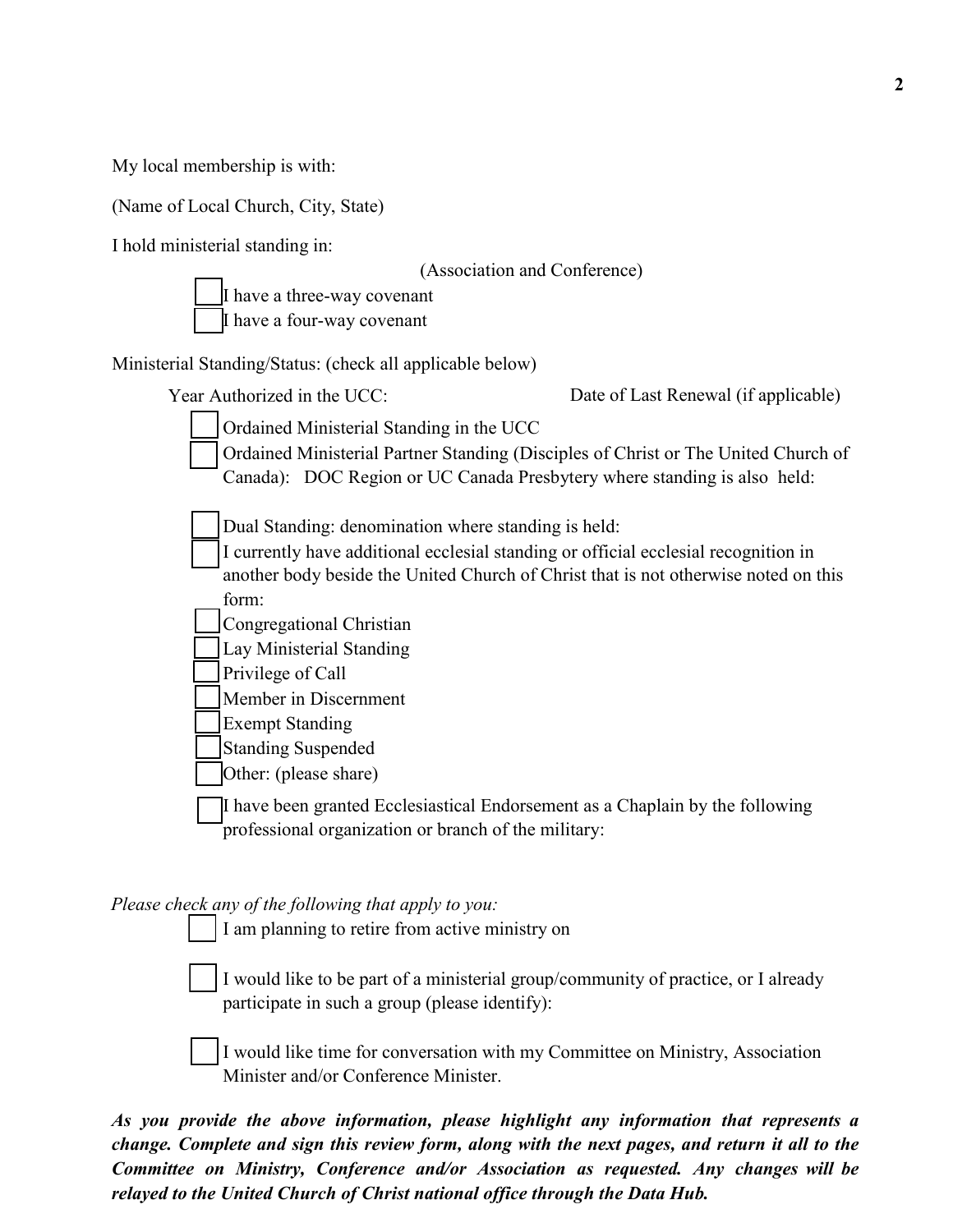## **Please respond honestly to the following prompts as part of your annual Information Review.**

Describe your primary responsibilities/functions in your present ministry setting(s).

List the continuing education experiences from this past year that have advanced your ministry skills.

List any ongoing peer support you are involved in at this time (community of practice, local ministerium, etc.), as well as your most recent participation in Periodic Vocational Support with the Committee on Ministry.

Describe a formative event or practice of your faith/spiritual journey during this year.